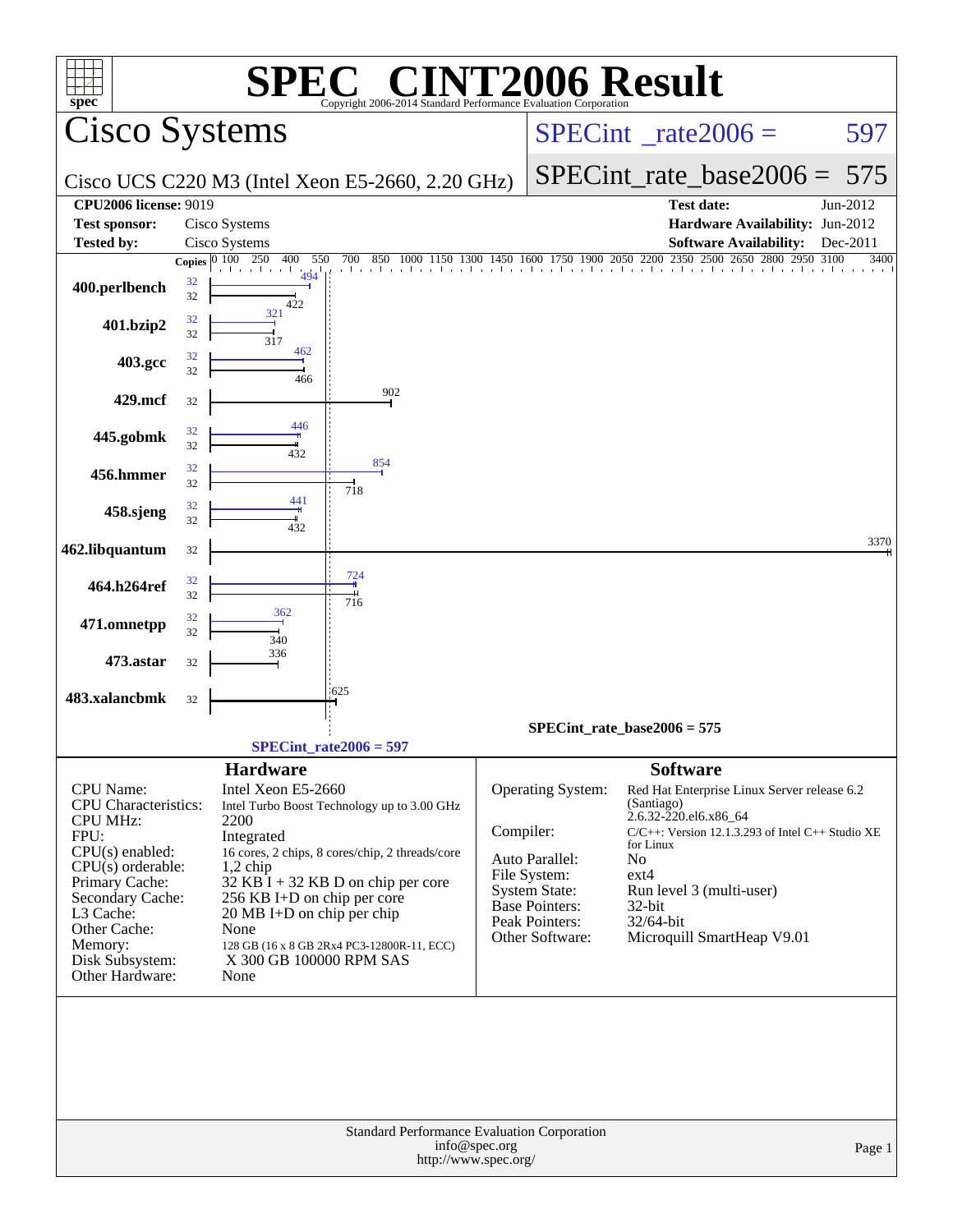

Cisco Systems

### SPECint rate $2006 = 597$

Cisco UCS C220 M3 (Intel Xeon E5-2660, 2.20 GHz)

[SPECint\\_rate\\_base2006 =](http://www.spec.org/auto/cpu2006/Docs/result-fields.html#SPECintratebase2006) 575

**[CPU2006 license:](http://www.spec.org/auto/cpu2006/Docs/result-fields.html#CPU2006license)** 9019 **[Test date:](http://www.spec.org/auto/cpu2006/Docs/result-fields.html#Testdate)** Jun-2012

**[Test sponsor:](http://www.spec.org/auto/cpu2006/Docs/result-fields.html#Testsponsor)** Cisco Systems **[Hardware Availability:](http://www.spec.org/auto/cpu2006/Docs/result-fields.html#HardwareAvailability)** Jun-2012 **[Tested by:](http://www.spec.org/auto/cpu2006/Docs/result-fields.html#Testedby)** Cisco Systems **[Software Availability:](http://www.spec.org/auto/cpu2006/Docs/result-fields.html#SoftwareAvailability)** Dec-2011

#### **[Results Table](http://www.spec.org/auto/cpu2006/Docs/result-fields.html#ResultsTable)**

|                                                                                                          | <b>Base</b>   |                |       |                |            |                | <b>Peak</b>  |               |                |              |                |              |                |              |
|----------------------------------------------------------------------------------------------------------|---------------|----------------|-------|----------------|------------|----------------|--------------|---------------|----------------|--------------|----------------|--------------|----------------|--------------|
| <b>Benchmark</b>                                                                                         | <b>Copies</b> | <b>Seconds</b> | Ratio | <b>Seconds</b> | Ratio      | <b>Seconds</b> | <b>Ratio</b> | <b>Copies</b> | <b>Seconds</b> | <b>Ratio</b> | <b>Seconds</b> | <b>Ratio</b> | <b>Seconds</b> | <b>Ratio</b> |
| 400.perlbench                                                                                            | 32            | 741            | 422   | 741            | 422        | 740            | 423          | 32            | 631            | 495          | 633            | 494          | 633            | <u>494</u>   |
| 401.bzip2                                                                                                | 32            | 972            | 318   | 983            | 314        | 976            | 317          | 32            | 961            | <u>321</u>   | 960            | 322          | 961            | 321          |
| $403.\mathrm{gcc}$                                                                                       | 32            | 555            | 464   | 553            | 466        | 553            | 466          | 32            | 561            | 459          | 557            | 462          | 557            | 463          |
| $429$ .mcf                                                                                               | 32            | 324            | 902   | 325            | 899        | 324            | 902          | 32            | 324            | 902          | 325            | 899          | 324            | 902          |
| $445$ .gobmk                                                                                             | 32            | 770            | 436   | 777            | 432        | 790            | 425          | 32            | 753            | 446          | 753            | 446          | 770            | 436          |
| 456.hmmer                                                                                                | 32            | 418            | 715   | 416            | 718        | 416            | 718          | 32            | 350            | 854          | 350            | 852          | 349            | 855          |
| $458$ .sjeng                                                                                             | 32            | 897            | 432   | 915            | 423        | 897            | 432          | 32            | 879            | 441          | 857            | 452          | 881            | 439          |
| 462.libquantum                                                                                           | 32            | 197            | 3370  | 196            | 3390       | 196            | 3370         | 32            | 197            | 3370         | 196            | 3390         | 196            | 3370         |
| 464.h264ref                                                                                              | 32            | 965            | 734   | 989            | <b>716</b> | 990            | 715          | 32            | 979            | 724          | 978            | 724          | 991            | 715          |
| 471.omnetpp                                                                                              | 32            | 588            | 340   | 590            | 339        | 588            | <b>340</b>   | 32            | 553            | 361          | 553            | 362          | 553            | 362          |
| $473.$ astar                                                                                             | 32            | 668            | 336   | 668            | 336        | 667            | 337          | 32            | 668            | 336          | 668            | 336          | 667            | 337          |
| 483.xalancbmk                                                                                            | 32            | 353            | 625   | 353            | 626        | 355            | 622          | 32            | 353            | 625          | 353            | 626          | 355            | 622          |
| Results appear in the order in which they were run. Bold underlined text indicates a median measurement. |               |                |       |                |            |                |              |               |                |              |                |              |                |              |

#### **[Submit Notes](http://www.spec.org/auto/cpu2006/Docs/result-fields.html#SubmitNotes)**

 The numactl mechanism was used to bind copies to processors. The config file option 'submit' was used to generate numactl commands to bind each copy to a specific processor. For details, please see the config file.

### **[Operating System Notes](http://www.spec.org/auto/cpu2006/Docs/result-fields.html#OperatingSystemNotes)**

Stack size set to unlimited using "ulimit -s unlimited"

#### **[Platform Notes](http://www.spec.org/auto/cpu2006/Docs/result-fields.html#PlatformNotes)**

Standard Performance Evaluation Corporation Sysinfo program /opt/cpu2006-1.2/config/sysinfo.rev6800 \$Rev: 6800 \$ \$Date:: 2011-10-11 #\$ 6f2ebdff5032aaa42e583f96b07f99d3 running on localhost.localdomain Fri Jun 8 20:56:06 2012 This section contains SUT (System Under Test) info as seen by some common utilities. To remove or add to this section, see: <http://www.spec.org/cpu2006/Docs/config.html#sysinfo> From /proc/cpuinfo model name : Intel(R) Xeon(R) CPU E5-2660 0 @ 2.20GHz 2 "physical id"s (chips) 32 "processors" cores, siblings (Caution: counting these is hw and system dependent. The following excerpts from /proc/cpuinfo might not be reliable. Use with caution.) cpu cores : 8 siblings : 16 Continued on next page

[info@spec.org](mailto:info@spec.org) <http://www.spec.org/>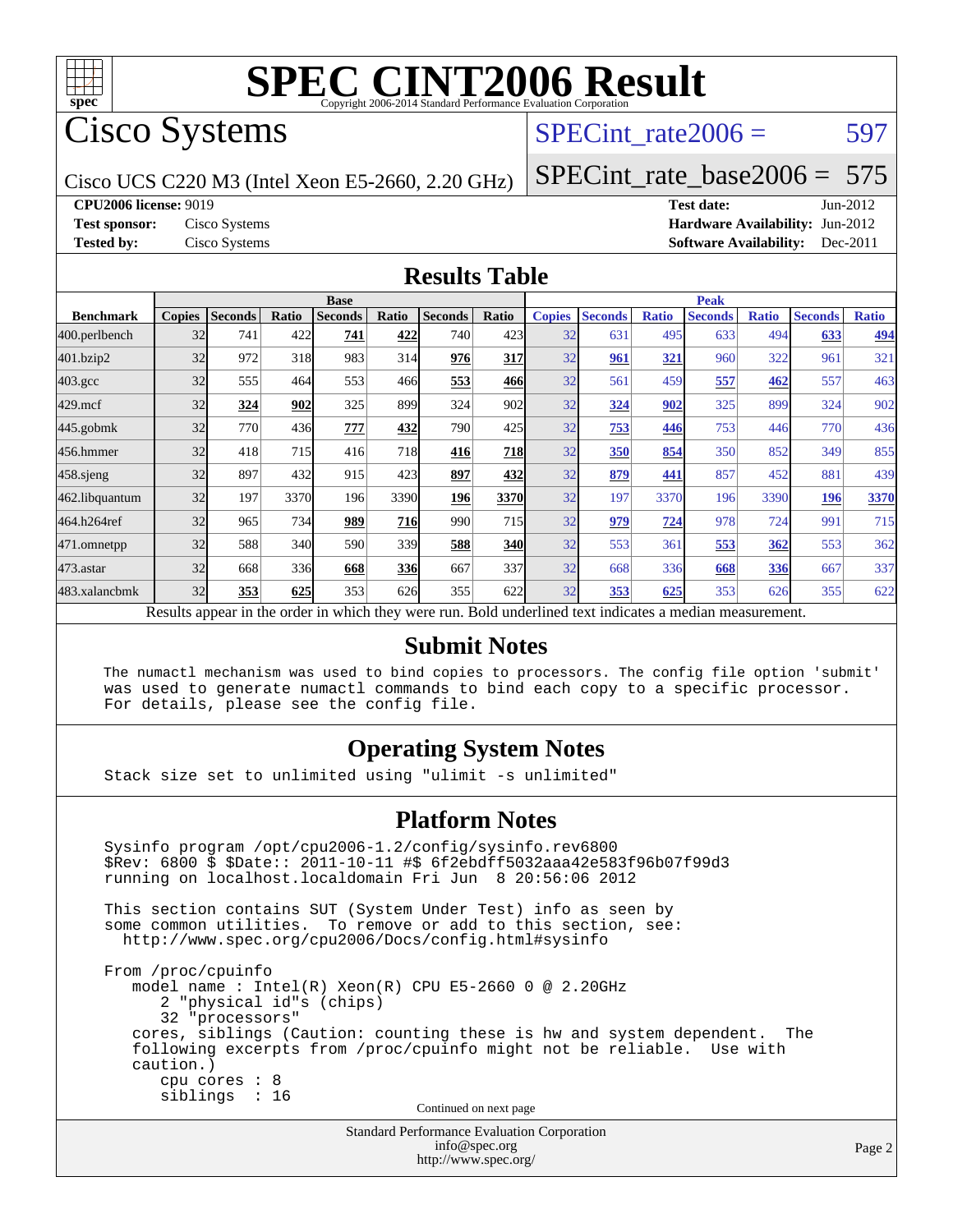

Cisco Systems

SPECint rate $2006 = 597$ 

Cisco UCS C220 M3 (Intel Xeon E5-2660, 2.20 GHz)

[SPECint\\_rate\\_base2006 =](http://www.spec.org/auto/cpu2006/Docs/result-fields.html#SPECintratebase2006) 575 **[CPU2006 license:](http://www.spec.org/auto/cpu2006/Docs/result-fields.html#CPU2006license)** 9019 **[Test date:](http://www.spec.org/auto/cpu2006/Docs/result-fields.html#Testdate)** Jun-2012

**[Test sponsor:](http://www.spec.org/auto/cpu2006/Docs/result-fields.html#Testsponsor)** Cisco Systems **[Hardware Availability:](http://www.spec.org/auto/cpu2006/Docs/result-fields.html#HardwareAvailability)** Jun-2012 **[Tested by:](http://www.spec.org/auto/cpu2006/Docs/result-fields.html#Testedby)** Cisco Systems **[Software Availability:](http://www.spec.org/auto/cpu2006/Docs/result-fields.html#SoftwareAvailability)** Dec-2011

#### **[Platform Notes \(Continued\)](http://www.spec.org/auto/cpu2006/Docs/result-fields.html#PlatformNotes)**

 physical 0: cores 0 1 2 3 4 5 6 7 physical 1: cores 0 1 2 3 4 5 6 7 cache size : 20480 KB From /proc/meminfo<br>MemTotal: 132100568 kB HugePages\_Total: 0<br>Hugepagesize: 2048 kB Hugepagesize: /usr/bin/lsb\_release -d Red Hat Enterprise Linux Server release 6.2 (Santiago) From /etc/\*release\* /etc/\*version\* redhat-release: Red Hat Enterprise Linux Server release 6.2 (Santiago) system-release: Red Hat Enterprise Linux Server release 6.2 (Santiago) system-release-cpe: cpe:/o:redhat:enterprise\_linux:6server:ga:server uname -a: Linux localhost.localdomain 2.6.32-220.el6.x86\_64 #1 SMP Wed Nov 9 08:03:13 EST 2011 x86\_64 x86\_64 x86\_64 GNU/Linux run-level 3 Jun 8 20:30 SPEC is set to: /opt/cpu2006-1.2 Filesystem Type Size Used Avail Use% Mounted on<br>
/dev/sdal ext4 275G 9.9G 251G 4% / 275G 9.9G 251G Additional information from dmidecode: Memory: 16x 0xCE00 M393B1K70DH0-YK0 8 GB 1600 MHz 1 rank (End of data from sysinfo program)

#### **[General Notes](http://www.spec.org/auto/cpu2006/Docs/result-fields.html#GeneralNotes)**

Environment variables set by runspec before the start of the run: LD\_LIBRARY\_PATH = "/opt/cpu2006-1.2/libs/32:/opt/cpu2006-1.2/libs/64" Intel HT Technology = enable Binaries compiled on a system with 2 X Intel Xeon E5-2690 CPU + 128 GB memory using RHEL 6.2 Transparent Huge Pages enabled with: echo always > /sys/kernel/mm/redhat transparent hugepage/enabled Filesystem page cache cleared with: echo 1> /proc/sys/vm/drop\_caches

### **[Base Compiler Invocation](http://www.spec.org/auto/cpu2006/Docs/result-fields.html#BaseCompilerInvocation)**

[C benchmarks](http://www.spec.org/auto/cpu2006/Docs/result-fields.html#Cbenchmarks): [icc -m32](http://www.spec.org/cpu2006/results/res2012q3/cpu2006-20120613-22882.flags.html#user_CCbase_intel_icc_5ff4a39e364c98233615fdd38438c6f2)

Continued on next page

Standard Performance Evaluation Corporation [info@spec.org](mailto:info@spec.org) <http://www.spec.org/>

Page 3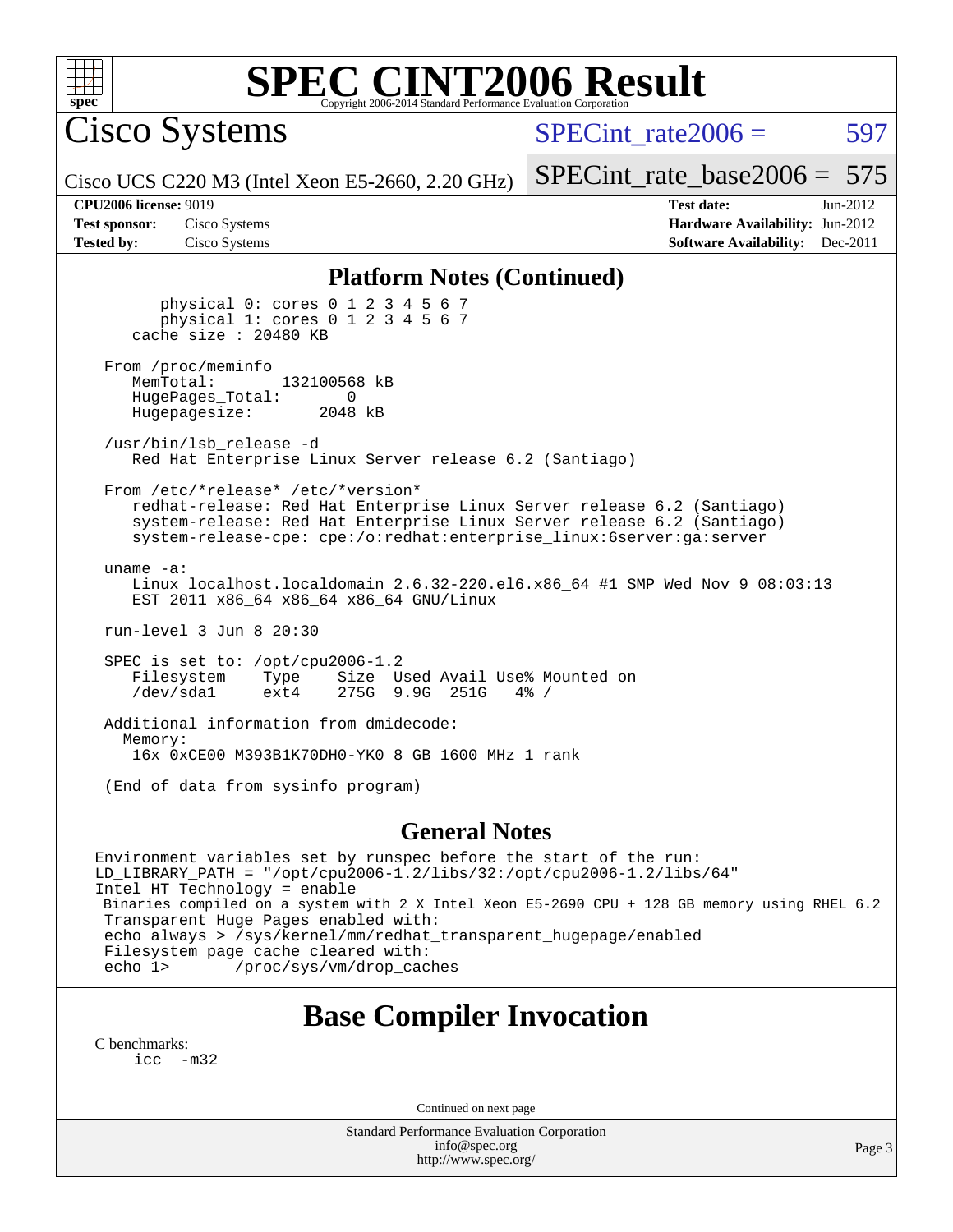| $spec^*$                                                                                                                                                                                             | <b>SPEC CINT2006 Result</b>                                                                                                                                                    |
|------------------------------------------------------------------------------------------------------------------------------------------------------------------------------------------------------|--------------------------------------------------------------------------------------------------------------------------------------------------------------------------------|
| Cisco Systems                                                                                                                                                                                        | $SPECint rate 2006 =$<br>597                                                                                                                                                   |
| Cisco UCS C220 M3 (Intel Xeon E5-2660, 2.20 GHz)                                                                                                                                                     | $SPECint_rate_base2006 = 575$                                                                                                                                                  |
| <b>CPU2006 license: 9019</b><br>Cisco Systems<br><b>Test sponsor:</b><br><b>Tested by:</b><br>Cisco Systems                                                                                          | <b>Test date:</b><br>$Jun-2012$<br>Hardware Availability: Jun-2012<br><b>Software Availability:</b><br>$Dec-2011$                                                              |
|                                                                                                                                                                                                      | <b>Base Compiler Invocation (Continued)</b>                                                                                                                                    |
| $C_{++}$ benchmarks:<br>icpc -m32                                                                                                                                                                    |                                                                                                                                                                                |
| 400.perlbench: - DSPEC CPU LINUX IA32<br>462.libquantum: - DSPEC CPU LINUX<br>483.xalancbmk: -DSPEC_CPU_LINUX                                                                                        | <b>Base Portability Flags</b>                                                                                                                                                  |
| C benchmarks:<br>$C_{++}$ benchmarks:<br>-Wl,-z, muldefs -L/smartheap -lsmartheap                                                                                                                    | <b>Base Optimization Flags</b><br>-xSSE4.2 -ipo -03 -no-prec-div -opt-prefetch -opt-mem-layout-trans=3<br>-xSSE4.2 -ipo -03 -no-prec-div -opt-prefetch -opt-mem-layout-trans=3 |
| C benchmarks:                                                                                                                                                                                        | <b>Base Other Flags</b>                                                                                                                                                        |
| 403.gcc: -Dalloca=_alloca                                                                                                                                                                            |                                                                                                                                                                                |
| C benchmarks (except as noted below):<br>$-m32$<br>icc<br>400.perlbench: icc -m64<br>401.bzip2: icc -m64<br>456.hmmer: $\text{icc}$ -m64<br>458.sjeng: icc -m64<br>$C_{++}$ benchmarks:<br>icpc -m32 | <b>Peak Compiler Invocation</b>                                                                                                                                                |
|                                                                                                                                                                                                      | <b>Standard Performance Evaluation Corporation</b><br>info@spec.org<br>Page 4<br>http://www.spec.org/                                                                          |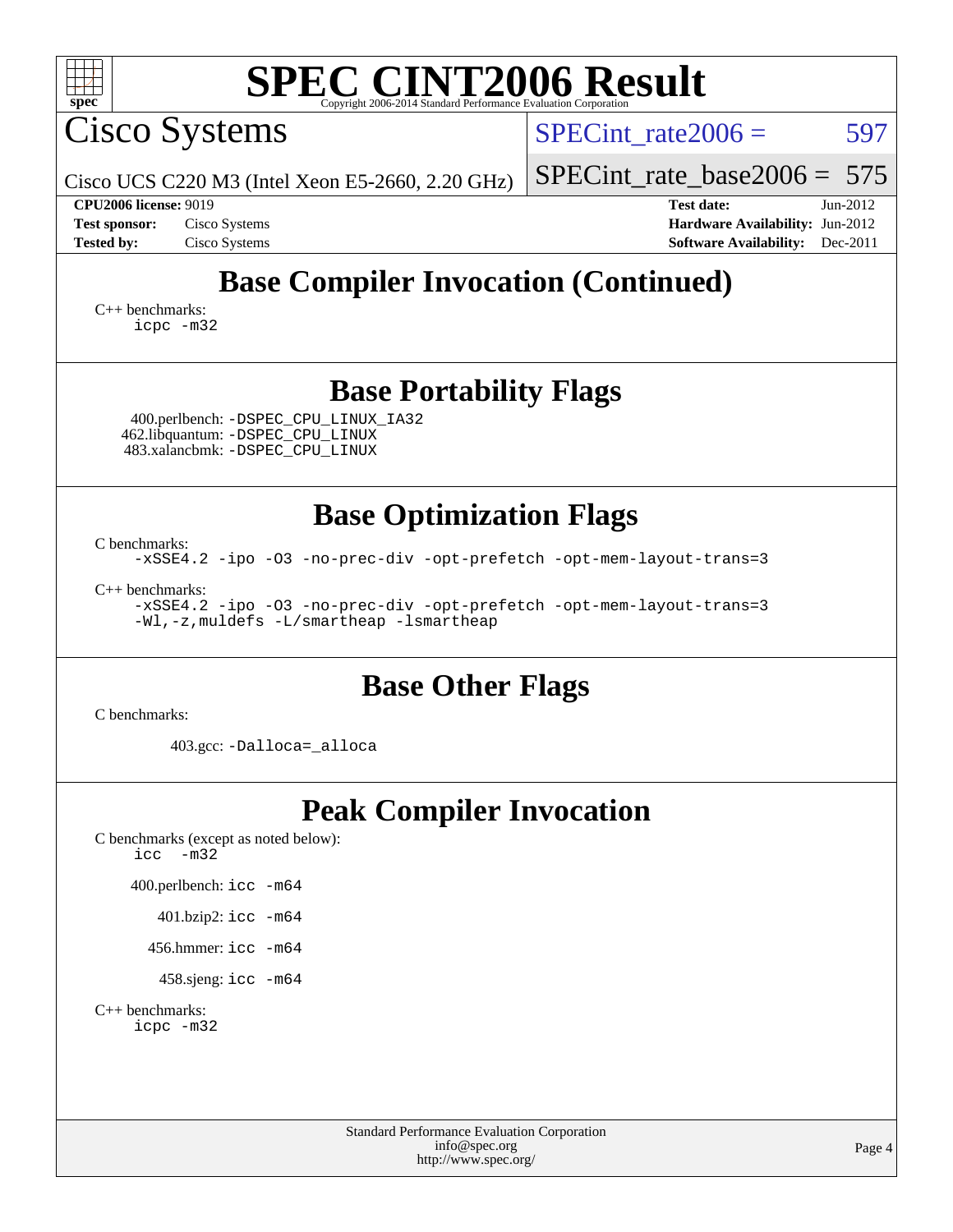

Cisco Systems

SPECint rate $2006 = 597$ 

Cisco UCS C220 M3 (Intel Xeon E5-2660, 2.20 GHz)

[SPECint\\_rate\\_base2006 =](http://www.spec.org/auto/cpu2006/Docs/result-fields.html#SPECintratebase2006) 575

**[CPU2006 license:](http://www.spec.org/auto/cpu2006/Docs/result-fields.html#CPU2006license)** 9019 **[Test date:](http://www.spec.org/auto/cpu2006/Docs/result-fields.html#Testdate)** Jun-2012 **[Test sponsor:](http://www.spec.org/auto/cpu2006/Docs/result-fields.html#Testsponsor)** Cisco Systems **[Hardware Availability:](http://www.spec.org/auto/cpu2006/Docs/result-fields.html#HardwareAvailability)** Jun-2012 **[Tested by:](http://www.spec.org/auto/cpu2006/Docs/result-fields.html#Testedby)** Cisco Systems **[Software Availability:](http://www.spec.org/auto/cpu2006/Docs/result-fields.html#SoftwareAvailability)** Dec-2011

### **[Peak Portability Flags](http://www.spec.org/auto/cpu2006/Docs/result-fields.html#PeakPortabilityFlags)**

 400.perlbench: [-DSPEC\\_CPU\\_LP64](http://www.spec.org/cpu2006/results/res2012q3/cpu2006-20120613-22882.flags.html#b400.perlbench_peakCPORTABILITY_DSPEC_CPU_LP64) [-DSPEC\\_CPU\\_LINUX\\_X64](http://www.spec.org/cpu2006/results/res2012q3/cpu2006-20120613-22882.flags.html#b400.perlbench_peakCPORTABILITY_DSPEC_CPU_LINUX_X64) 401.bzip2: [-DSPEC\\_CPU\\_LP64](http://www.spec.org/cpu2006/results/res2012q3/cpu2006-20120613-22882.flags.html#suite_peakCPORTABILITY401_bzip2_DSPEC_CPU_LP64) 456.hmmer: [-DSPEC\\_CPU\\_LP64](http://www.spec.org/cpu2006/results/res2012q3/cpu2006-20120613-22882.flags.html#suite_peakCPORTABILITY456_hmmer_DSPEC_CPU_LP64) 458.sjeng: [-DSPEC\\_CPU\\_LP64](http://www.spec.org/cpu2006/results/res2012q3/cpu2006-20120613-22882.flags.html#suite_peakCPORTABILITY458_sjeng_DSPEC_CPU_LP64) 462.libquantum: [-DSPEC\\_CPU\\_LINUX](http://www.spec.org/cpu2006/results/res2012q3/cpu2006-20120613-22882.flags.html#b462.libquantum_peakCPORTABILITY_DSPEC_CPU_LINUX) 483.xalancbmk: [-DSPEC\\_CPU\\_LINUX](http://www.spec.org/cpu2006/results/res2012q3/cpu2006-20120613-22882.flags.html#b483.xalancbmk_peakCXXPORTABILITY_DSPEC_CPU_LINUX)

## **[Peak Optimization Flags](http://www.spec.org/auto/cpu2006/Docs/result-fields.html#PeakOptimizationFlags)**

[C benchmarks](http://www.spec.org/auto/cpu2006/Docs/result-fields.html#Cbenchmarks):

 400.perlbench: [-xSSE4.2](http://www.spec.org/cpu2006/results/res2012q3/cpu2006-20120613-22882.flags.html#user_peakPASS2_CFLAGSPASS2_LDCFLAGS400_perlbench_f-xSSE42_f91528193cf0b216347adb8b939d4107)(pass 2) [-prof-gen](http://www.spec.org/cpu2006/results/res2012q3/cpu2006-20120613-22882.flags.html#user_peakPASS1_CFLAGSPASS1_LDCFLAGS400_perlbench_prof_gen_e43856698f6ca7b7e442dfd80e94a8fc)(pass 1) [-ipo](http://www.spec.org/cpu2006/results/res2012q3/cpu2006-20120613-22882.flags.html#user_peakPASS2_CFLAGSPASS2_LDCFLAGS400_perlbench_f-ipo)(pass 2) [-O3](http://www.spec.org/cpu2006/results/res2012q3/cpu2006-20120613-22882.flags.html#user_peakPASS2_CFLAGSPASS2_LDCFLAGS400_perlbench_f-O3)(pass 2) [-no-prec-div](http://www.spec.org/cpu2006/results/res2012q3/cpu2006-20120613-22882.flags.html#user_peakPASS2_CFLAGSPASS2_LDCFLAGS400_perlbench_f-no-prec-div)(pass 2) [-prof-use](http://www.spec.org/cpu2006/results/res2012q3/cpu2006-20120613-22882.flags.html#user_peakPASS2_CFLAGSPASS2_LDCFLAGS400_perlbench_prof_use_bccf7792157ff70d64e32fe3e1250b55)(pass 2) [-auto-ilp32](http://www.spec.org/cpu2006/results/res2012q3/cpu2006-20120613-22882.flags.html#user_peakCOPTIMIZE400_perlbench_f-auto-ilp32)  $401.bzip2: -xSSE4.2(pass 2) -prof-qen(pass 1) -ipo(pass 2)$  $401.bzip2: -xSSE4.2(pass 2) -prof-qen(pass 1) -ipo(pass 2)$  $401.bzip2: -xSSE4.2(pass 2) -prof-qen(pass 1) -ipo(pass 2)$  $401.bzip2: -xSSE4.2(pass 2) -prof-qen(pass 1) -ipo(pass 2)$  $401.bzip2: -xSSE4.2(pass 2) -prof-qen(pass 1) -ipo(pass 2)$ [-O3](http://www.spec.org/cpu2006/results/res2012q3/cpu2006-20120613-22882.flags.html#user_peakPASS2_CFLAGSPASS2_LDCFLAGS401_bzip2_f-O3)(pass 2) [-no-prec-div](http://www.spec.org/cpu2006/results/res2012q3/cpu2006-20120613-22882.flags.html#user_peakPASS2_CFLAGSPASS2_LDCFLAGS401_bzip2_f-no-prec-div)(pass 2) [-prof-use](http://www.spec.org/cpu2006/results/res2012q3/cpu2006-20120613-22882.flags.html#user_peakPASS2_CFLAGSPASS2_LDCFLAGS401_bzip2_prof_use_bccf7792157ff70d64e32fe3e1250b55)(pass 2) [-opt-prefetch](http://www.spec.org/cpu2006/results/res2012q3/cpu2006-20120613-22882.flags.html#user_peakCOPTIMIZE401_bzip2_f-opt-prefetch) [-auto-ilp32](http://www.spec.org/cpu2006/results/res2012q3/cpu2006-20120613-22882.flags.html#user_peakCOPTIMIZE401_bzip2_f-auto-ilp32) [-ansi-alias](http://www.spec.org/cpu2006/results/res2012q3/cpu2006-20120613-22882.flags.html#user_peakCOPTIMIZE401_bzip2_f-ansi-alias) 403.gcc: [-xSSE4.2](http://www.spec.org/cpu2006/results/res2012q3/cpu2006-20120613-22882.flags.html#user_peakCOPTIMIZE403_gcc_f-xSSE42_f91528193cf0b216347adb8b939d4107) [-ipo](http://www.spec.org/cpu2006/results/res2012q3/cpu2006-20120613-22882.flags.html#user_peakCOPTIMIZE403_gcc_f-ipo) [-O3](http://www.spec.org/cpu2006/results/res2012q3/cpu2006-20120613-22882.flags.html#user_peakCOPTIMIZE403_gcc_f-O3) [-no-prec-div](http://www.spec.org/cpu2006/results/res2012q3/cpu2006-20120613-22882.flags.html#user_peakCOPTIMIZE403_gcc_f-no-prec-div) 429.mcf: basepeak = yes 445.gobmk: [-xSSE4.2](http://www.spec.org/cpu2006/results/res2012q3/cpu2006-20120613-22882.flags.html#user_peakPASS2_CFLAGSPASS2_LDCFLAGS445_gobmk_f-xSSE42_f91528193cf0b216347adb8b939d4107)(pass 2) [-prof-gen](http://www.spec.org/cpu2006/results/res2012q3/cpu2006-20120613-22882.flags.html#user_peakPASS1_CFLAGSPASS1_LDCFLAGS445_gobmk_prof_gen_e43856698f6ca7b7e442dfd80e94a8fc)(pass 1) [-prof-use](http://www.spec.org/cpu2006/results/res2012q3/cpu2006-20120613-22882.flags.html#user_peakPASS2_CFLAGSPASS2_LDCFLAGS445_gobmk_prof_use_bccf7792157ff70d64e32fe3e1250b55)(pass 2) [-ansi-alias](http://www.spec.org/cpu2006/results/res2012q3/cpu2006-20120613-22882.flags.html#user_peakCOPTIMIZE445_gobmk_f-ansi-alias) [-opt-mem-layout-trans=3](http://www.spec.org/cpu2006/results/res2012q3/cpu2006-20120613-22882.flags.html#user_peakCOPTIMIZE445_gobmk_f-opt-mem-layout-trans_a7b82ad4bd7abf52556d4961a2ae94d5) 456.hmmer: [-xSSE4.2](http://www.spec.org/cpu2006/results/res2012q3/cpu2006-20120613-22882.flags.html#user_peakCOPTIMIZE456_hmmer_f-xSSE42_f91528193cf0b216347adb8b939d4107) [-ipo](http://www.spec.org/cpu2006/results/res2012q3/cpu2006-20120613-22882.flags.html#user_peakCOPTIMIZE456_hmmer_f-ipo) [-O3](http://www.spec.org/cpu2006/results/res2012q3/cpu2006-20120613-22882.flags.html#user_peakCOPTIMIZE456_hmmer_f-O3) [-no-prec-div](http://www.spec.org/cpu2006/results/res2012q3/cpu2006-20120613-22882.flags.html#user_peakCOPTIMIZE456_hmmer_f-no-prec-div) [-unroll2](http://www.spec.org/cpu2006/results/res2012q3/cpu2006-20120613-22882.flags.html#user_peakCOPTIMIZE456_hmmer_f-unroll_784dae83bebfb236979b41d2422d7ec2) [-auto-ilp32](http://www.spec.org/cpu2006/results/res2012q3/cpu2006-20120613-22882.flags.html#user_peakCOPTIMIZE456_hmmer_f-auto-ilp32) 458.sjeng: [-xSSE4.2](http://www.spec.org/cpu2006/results/res2012q3/cpu2006-20120613-22882.flags.html#user_peakPASS2_CFLAGSPASS2_LDCFLAGS458_sjeng_f-xSSE42_f91528193cf0b216347adb8b939d4107)(pass 2) [-prof-gen](http://www.spec.org/cpu2006/results/res2012q3/cpu2006-20120613-22882.flags.html#user_peakPASS1_CFLAGSPASS1_LDCFLAGS458_sjeng_prof_gen_e43856698f6ca7b7e442dfd80e94a8fc)(pass 1) [-ipo](http://www.spec.org/cpu2006/results/res2012q3/cpu2006-20120613-22882.flags.html#user_peakPASS2_CFLAGSPASS2_LDCFLAGS458_sjeng_f-ipo)(pass 2) [-O3](http://www.spec.org/cpu2006/results/res2012q3/cpu2006-20120613-22882.flags.html#user_peakPASS2_CFLAGSPASS2_LDCFLAGS458_sjeng_f-O3)(pass 2) [-no-prec-div](http://www.spec.org/cpu2006/results/res2012q3/cpu2006-20120613-22882.flags.html#user_peakPASS2_CFLAGSPASS2_LDCFLAGS458_sjeng_f-no-prec-div)(pass 2) [-prof-use](http://www.spec.org/cpu2006/results/res2012q3/cpu2006-20120613-22882.flags.html#user_peakPASS2_CFLAGSPASS2_LDCFLAGS458_sjeng_prof_use_bccf7792157ff70d64e32fe3e1250b55)(pass 2) [-unroll4](http://www.spec.org/cpu2006/results/res2012q3/cpu2006-20120613-22882.flags.html#user_peakCOPTIMIZE458_sjeng_f-unroll_4e5e4ed65b7fd20bdcd365bec371b81f) [-auto-ilp32](http://www.spec.org/cpu2006/results/res2012q3/cpu2006-20120613-22882.flags.html#user_peakCOPTIMIZE458_sjeng_f-auto-ilp32)  $462$ .libquantum: basepeak = yes 464.h264ref: [-xSSE4.2](http://www.spec.org/cpu2006/results/res2012q3/cpu2006-20120613-22882.flags.html#user_peakPASS2_CFLAGSPASS2_LDCFLAGS464_h264ref_f-xSSE42_f91528193cf0b216347adb8b939d4107)(pass 2) [-prof-gen](http://www.spec.org/cpu2006/results/res2012q3/cpu2006-20120613-22882.flags.html#user_peakPASS1_CFLAGSPASS1_LDCFLAGS464_h264ref_prof_gen_e43856698f6ca7b7e442dfd80e94a8fc)(pass 1) [-ipo](http://www.spec.org/cpu2006/results/res2012q3/cpu2006-20120613-22882.flags.html#user_peakPASS2_CFLAGSPASS2_LDCFLAGS464_h264ref_f-ipo)(pass 2) [-O3](http://www.spec.org/cpu2006/results/res2012q3/cpu2006-20120613-22882.flags.html#user_peakPASS2_CFLAGSPASS2_LDCFLAGS464_h264ref_f-O3)(pass 2) [-no-prec-div](http://www.spec.org/cpu2006/results/res2012q3/cpu2006-20120613-22882.flags.html#user_peakPASS2_CFLAGSPASS2_LDCFLAGS464_h264ref_f-no-prec-div)(pass 2) [-prof-use](http://www.spec.org/cpu2006/results/res2012q3/cpu2006-20120613-22882.flags.html#user_peakPASS2_CFLAGSPASS2_LDCFLAGS464_h264ref_prof_use_bccf7792157ff70d64e32fe3e1250b55)(pass 2) [-unroll2](http://www.spec.org/cpu2006/results/res2012q3/cpu2006-20120613-22882.flags.html#user_peakCOPTIMIZE464_h264ref_f-unroll_784dae83bebfb236979b41d2422d7ec2) [-ansi-alias](http://www.spec.org/cpu2006/results/res2012q3/cpu2006-20120613-22882.flags.html#user_peakCOPTIMIZE464_h264ref_f-ansi-alias) [C++ benchmarks:](http://www.spec.org/auto/cpu2006/Docs/result-fields.html#CXXbenchmarks) 471.omnetpp: [-xSSE4.2](http://www.spec.org/cpu2006/results/res2012q3/cpu2006-20120613-22882.flags.html#user_peakPASS2_CXXFLAGSPASS2_LDCXXFLAGS471_omnetpp_f-xSSE42_f91528193cf0b216347adb8b939d4107)(pass 2) [-prof-gen](http://www.spec.org/cpu2006/results/res2012q3/cpu2006-20120613-22882.flags.html#user_peakPASS1_CXXFLAGSPASS1_LDCXXFLAGS471_omnetpp_prof_gen_e43856698f6ca7b7e442dfd80e94a8fc)(pass 1) [-ipo](http://www.spec.org/cpu2006/results/res2012q3/cpu2006-20120613-22882.flags.html#user_peakPASS2_CXXFLAGSPASS2_LDCXXFLAGS471_omnetpp_f-ipo)(pass 2) [-O3](http://www.spec.org/cpu2006/results/res2012q3/cpu2006-20120613-22882.flags.html#user_peakPASS2_CXXFLAGSPASS2_LDCXXFLAGS471_omnetpp_f-O3)(pass 2) [-no-prec-div](http://www.spec.org/cpu2006/results/res2012q3/cpu2006-20120613-22882.flags.html#user_peakPASS2_CXXFLAGSPASS2_LDCXXFLAGS471_omnetpp_f-no-prec-div)(pass 2) [-prof-use](http://www.spec.org/cpu2006/results/res2012q3/cpu2006-20120613-22882.flags.html#user_peakPASS2_CXXFLAGSPASS2_LDCXXFLAGS471_omnetpp_prof_use_bccf7792157ff70d64e32fe3e1250b55)(pass 2) [-ansi-alias](http://www.spec.org/cpu2006/results/res2012q3/cpu2006-20120613-22882.flags.html#user_peakCXXOPTIMIZE471_omnetpp_f-ansi-alias) [-opt-ra-region-strategy=block](http://www.spec.org/cpu2006/results/res2012q3/cpu2006-20120613-22882.flags.html#user_peakCXXOPTIMIZE471_omnetpp_f-opt-ra-region-strategy_a0a37c372d03933b2a18d4af463c1f69) [-Wl,-z,muldefs](http://www.spec.org/cpu2006/results/res2012q3/cpu2006-20120613-22882.flags.html#user_peakEXTRA_LDFLAGS471_omnetpp_link_force_multiple1_74079c344b956b9658436fd1b6dd3a8a) [-L/smartheap -lsmartheap](http://www.spec.org/cpu2006/results/res2012q3/cpu2006-20120613-22882.flags.html#user_peakEXTRA_LIBS471_omnetpp_SmartHeap_7c9e394a5779e1a7fec7c221e123830c) 473.astar: basepeak = yes Continued on next page